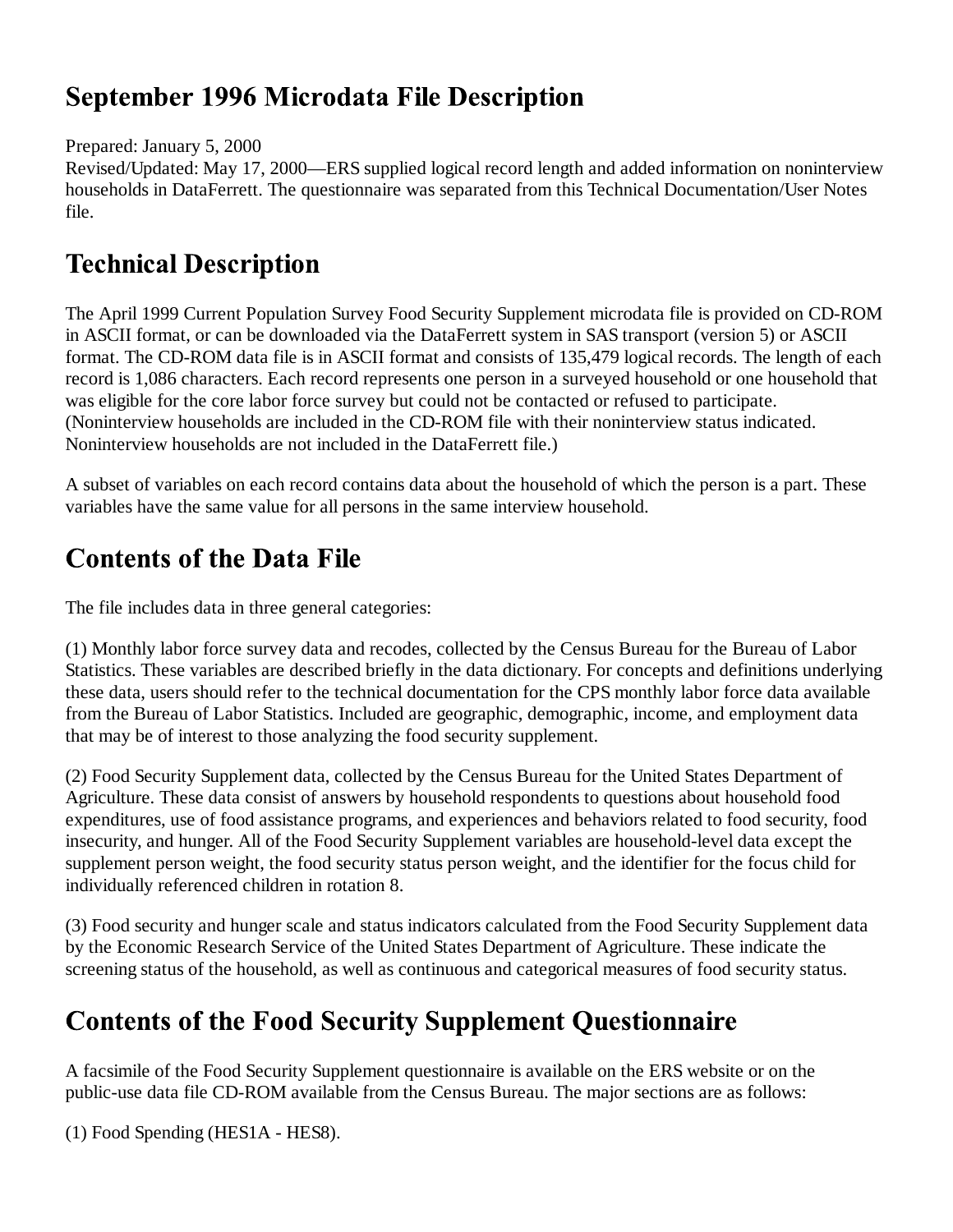(2) Food Program Participation (HES9 - HES9GSP).

(3) Food Sufficiency, Food Security, and Ways of Avoiding or Ameliorating Food Deprivation (HES11A - HES58). This section includes the 18 food security and hunger items which are used to calculate the household food security scale.

#### **Changes from Previous Years' Food Security Supplements**

The split ballot test of the two forms of the food sufficiency question (S11A and S11) was reallocated so that six rotations received the single question with four response categories and two rotations (3 and 8) received the two-question series. Screening of households prior to the food security and hunger series was redesigned; see next section.

# **Screening of the Food Security Supplement**

The Food Security Supplement includes several screens to reduce respondent burden and to avoid embarrassing respondents by asking them questions which are inappropriate given other information that they have provided in the survey. The screener variables use information from the monthly labor force core data as well as from the Food Security Supplement. Households with income above 185 percent of the poverty threshold for that household (HRPOOR=2, estimated from HUFAMINC and HRNUMHOU) were not asked the questions on participation in food assistance programs. Households with income above 185 percent of poverty who registered little or no indication of food stress on HES15, HES16, or HESS11/11A were skipped over the entire "Food Sufficiency, Food Security, and the Ways of Avoiding or Ameliorating Food Deprivation" section. Differing from 1995, even households with income below 185 percent of poverty were skipped over the rest of the questionnaire if they registered no indications at all of food stress on HES15, HES16, or HESS11/11A.

Looking ahead, further changes in the initial screener will be introduced in 1997, and in 1998 the questionnaire will be reorganized and two "internal" screeners added in the main food security section (the questions which are used to calculate the household food security scale). These different screening procedures bias estimated prevalences of food insecurity and hunger differently in each year. Adjustments must be made for these differences to compare prevalences of food security and hunger across years. This topic is further discussed below under the heading "Food Security Scales and Screener Variables."

Screeners also were applied based on whether the household included any children, so that households without children were not asked questions that refer specifically to children. This screener, as calculated at the time of the survey, classified as children all persons 17 or younger. However, for processing and analyzing the food security data, persons who are household reference persons or spouses of household reference persons (PERRP=1, 2, or 3) are not considered children even if they are age 17 or younger. The food security scale, status, and screener variables reflect this recoding; however, the individual item responses are not recoded, and the user will need to recode these if they are to be analyzed or used to replicate scale scores.

# **Food Security Scales and Screener Variables**

The main purpose of the Food Security Supplement is to provide information about food security, food insecurity, and hunger in the nation's households. Several variables are provided in the data file which identify the food security status of each household during the previous 12 months. All of these variables are based on responses to a set of 18 items in the Supplement that are indicators of food insecurity and hunger. HRFS12M3 is the raw score - a count of the number of items affirmed by the household respondent. Households that were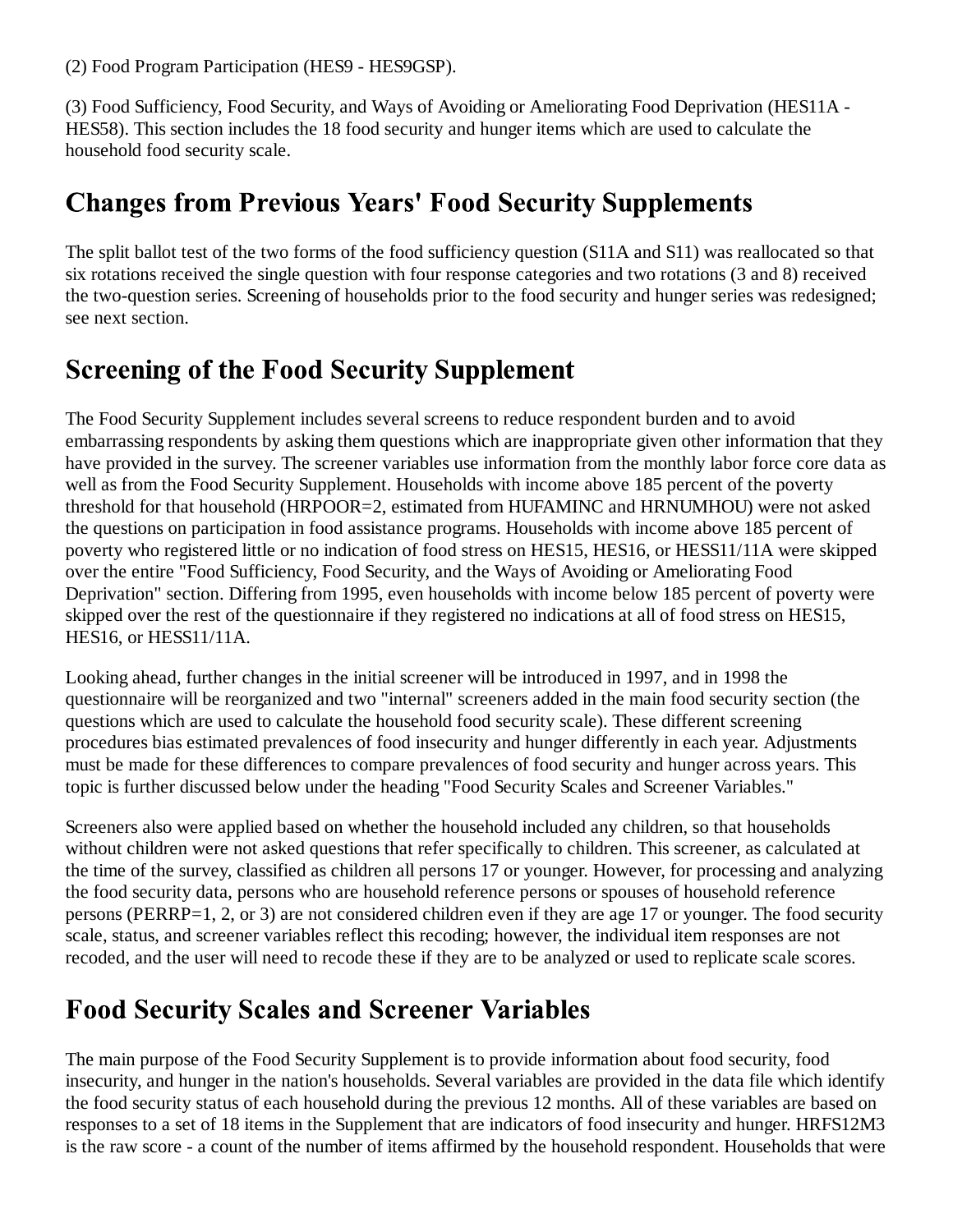screened out are assigned a score of -5 on this variable to remind users that they were not actually asked any of the 18 items. HRFS12M4 is the household food security scale score, a continuous score based on fitting the data to a single-parameter Rasch model using item calibrations calculated from the 1995 data. Computed values range from about 1 to 14. Scale scores for households that affirmed no items cannot be calculated within the Rasch model. These households are food secure, but the degree of their food security is not known, and may vary widely from household to household. They are assigned scale scores of -6 to remind users that they require special handling in analyses which assume linearity of the scale scores. Households that were screened out are assigned a score of -5 on this variable. HRFS12M1 is a categorical variable based on the scale score, which classifies households in three categories: food secure, food insecure without hunger, and food insecure with hunger. HRFS12M2 is the same as HRFS12M1 except that the food insecure with hunger category is subdivided to level 1 and level 2 hunger. The level 2 hunger category corresponds operationally with the "Severe Hunger" category described in *Household Food Security in the United States in 1995: Summary Report of the Food Security Measurement Project* published by the Food and Nutrition Service and with the "Food Insecure with Hunger (Severe)" category described in *Guide to Measuring Household Food Security - 2000*, also published by the Food and Nutrition Service.

The food security variables described in the previous paragraph are based on the 18 food security indicator items as they were administered in the 1996 survey. A second set of food security scale and status indicators are provided that are adjusted for interyear differences in survey screening procedures. These "commonscreen" variables are comparable to corresponding variables in the April 1997 and August 1998 data files. Corresponding variables for the 1995 data also are available from the Economic Research Service. Prevalence estimates based on these common-screen variables are comparable across these years. The common-screen-based food security variables are HRFS12C3 (raw score), HRFS12C4 (Rasch-based scale score), HRFS12C1 (three-category food security status indicator), and HRFS12C2 (4-category food security status indicator). The common-screen food security variables are needed because the screening procedures used in administering the Food Security Supplements varied somewhat from year to year. In all years, households that were screened out after a few initial questions are classified as food secure. However, comparisons across years of the item responses of households with identical responses to the preliminary screener variables show that some households that were screened out under more stringent screening rules would have been classified as food insecure (or, in a few cases, even as food insecure with hunger) if they had not been screened out. The screening procedures, therefore, bias prevalence estimates of food security and hunger downward, and the extent of the bias varies across years. To compare prevalence rates across years, it is essential to adjust the data from each year so that it matches, as nearly as possible, a common set of screening procedures. That is, negative responses must be imputed to households that would have been screened out at the initial screener in any year. For surveys prior to 1998, negative responses also must be imputed to "downstream" variables for households that would have been screened out at either of the internal screens that were first implemented in 1998.

A screener status variable, HRFS12CS, is provided to indicate screening status under the 1995-98 common screen. The variable indicates whether the household would have been administered all items, would have been screened out prior to the first of the 18 scale items, or would have been screened out at either of the two internal screens introduced in 1998.

# **Interview Households, Supplement Households, and Noninterview Households**

Noninterview households—those that were eligible for the survey but could not be contacted or declined to complete the core labor force survey—are included in the file. Interview status is indicated by the variable HRHTYPE, which is positive for interviewed households and zero for noninterview households. (There is only one record for each noninterview household.) Some households that completed the core labor force